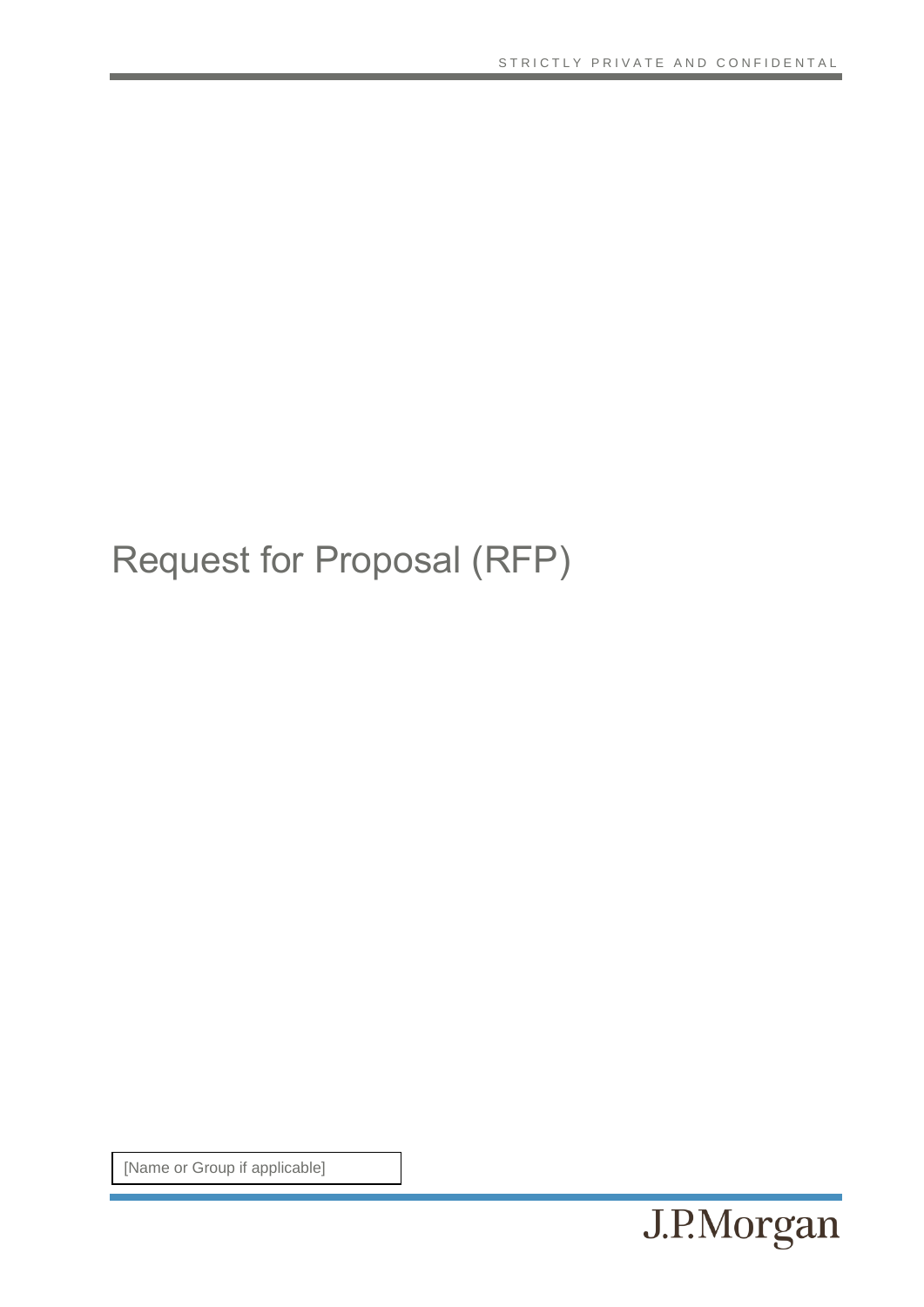## **Table of content**

| 1.               |  |
|------------------|--|
| 2.               |  |
| 3.               |  |
| 4.               |  |
| 5.               |  |
| 6.               |  |
| $\overline{7}$ . |  |
| 8.               |  |
| 9 <sub>1</sub>   |  |
| 10 <sub>1</sub>  |  |
| 11.              |  |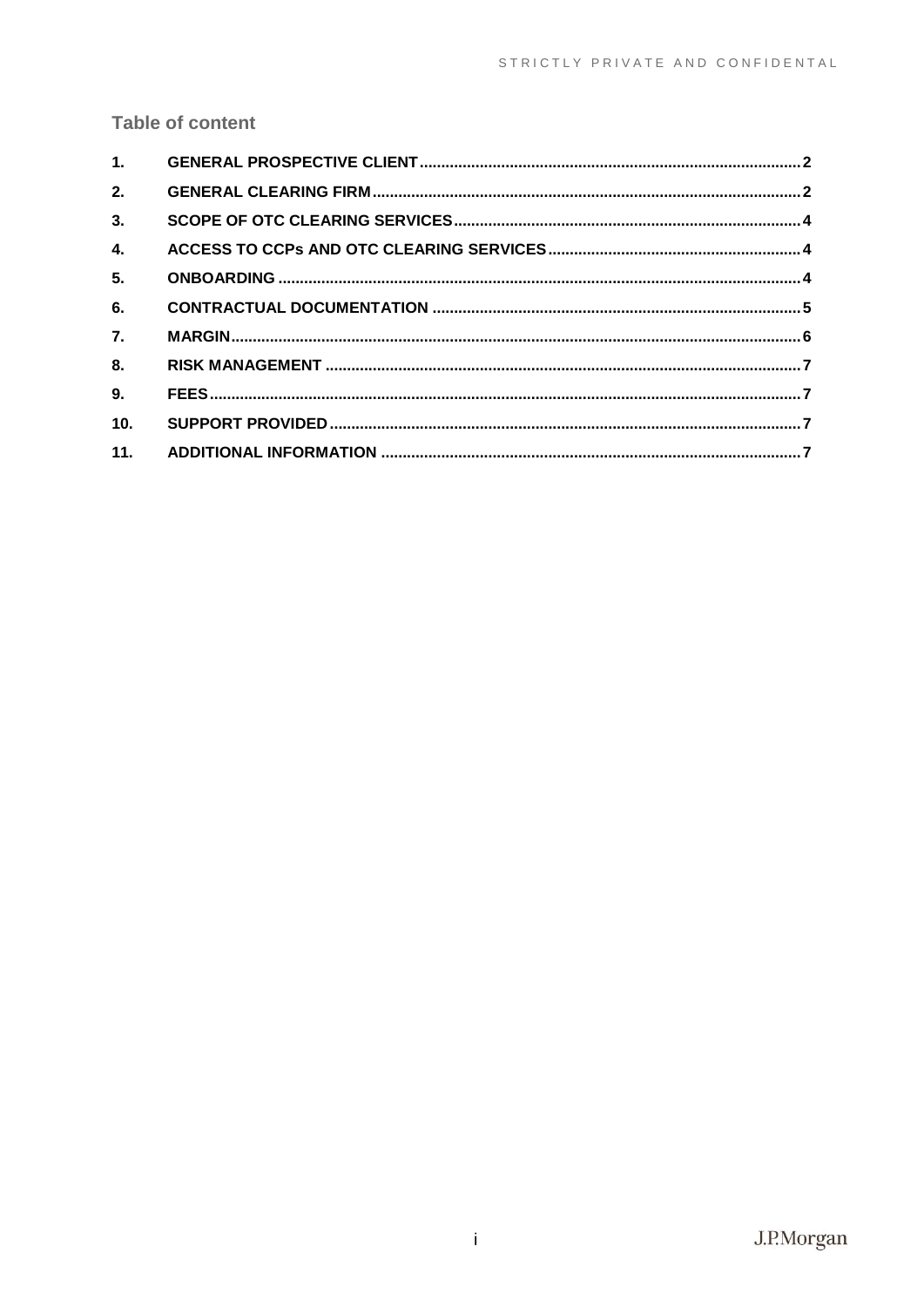This standard request for proposal (RFP) has been completed by:

| Name of the clearing firm (the Clearing Firm) | J.P. Morgan SE |
|-----------------------------------------------|----------------|
| Date this RFP was completed                   |                |

The Prospective Client has completed section 1 of this RFP. The Clearing Firm has completed sections 2 to 10 of this RFP. To the extent a client has further questions for the Clearing Firm which have not been covered by sections 2 to 10, section 11 allows for additional questions to be asked of the Clearing Firm. Equally, section 11 can also be used by the Clearing Firm to provide any additional clarifications, information, assumptions or disclaimers not provided for in sections 2 to 10 where required.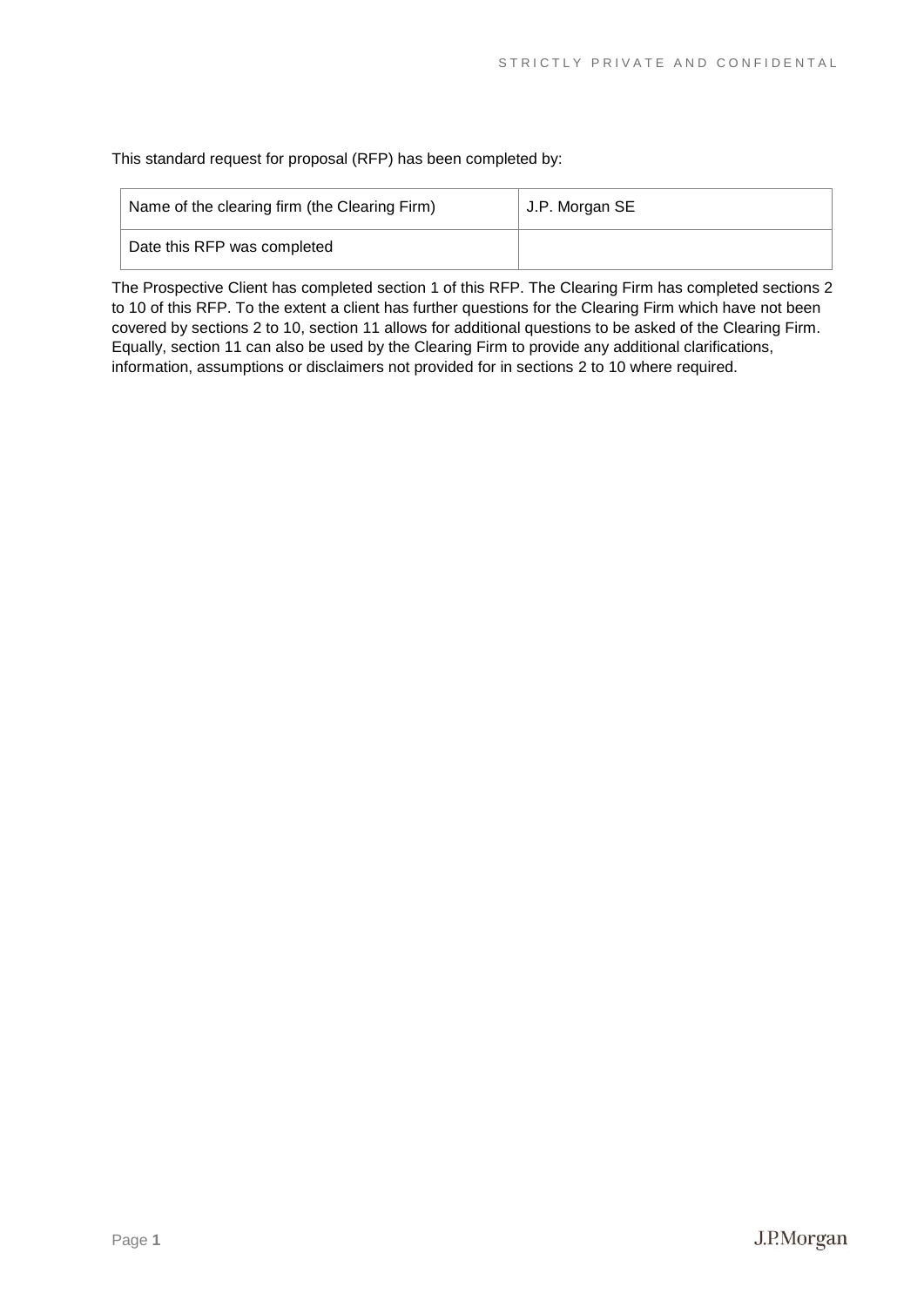<span id="page-3-0"></span>

| INFORMATION ON THE PROSPECTIVE CLIENT |                                                                                                               |  |
|---------------------------------------|---------------------------------------------------------------------------------------------------------------|--|
| 1 <sub>1</sub>                        | <b>GENERAL PROSPECTIVE CLIENT</b>                                                                             |  |
| 1.1                                   | <b>General information</b>                                                                                    |  |
| 1.1.1                                 | Name (legal and other business names used,<br>if applicable)                                                  |  |
| 1.1.2                                 | Principal address                                                                                             |  |
| 1.1.3                                 | Registered address (if different from 1.1.2)                                                                  |  |
| 1.1.4                                 | Telephone number                                                                                              |  |
| 1.1.5                                 | Email address                                                                                                 |  |
| 1.1.6                                 | Link to website                                                                                               |  |
| 1.1.7                                 | Jurisdiction of incorporation                                                                                 |  |
| 1.1.8                                 | Legal entity identifier (LEI)                                                                                 |  |
| 1.1.9                                 | Financial counterparty (FC) or non-financial<br>counterparty (NFC) under Regulation (EU)<br>No 648/2012?      |  |
| 1.1.10                                | Subject to the clearing obligation in<br>accordance with Articles 4a or 10 of<br>Regulation (EU) No 648/2012? |  |
| 1.1.11                                | Sector of activity                                                                                            |  |
| INFORMATION ON THE CLEARING FIRM      |                                                                                                               |  |
| <b>GENERAL CLEARING FIRM</b><br>2.    |                                                                                                               |  |
| 2.1                                   | <b>General information</b>                                                                                    |  |
| 2.1.1                                 | Name (legal and other business names<br>used, if applicable)                                                  |  |
| 2.1.2                                 | Principal address                                                                                             |  |
| 2.1.3                                 | Registered address (if different from 2.1.2)                                                                  |  |
| 2.1.4                                 | Telephone number <sup>1</sup>                                                                                 |  |

<span id="page-3-1"></span><sup>&</sup>lt;sup>1</sup> The telephone number on the cover page is intended to be that of the individual responsible for the RFP, whereas Clearing Firms may prefer to include a more generic telephone number (i.e. the telephone number for the clearing services team more generally) by way of response to 2.1.4.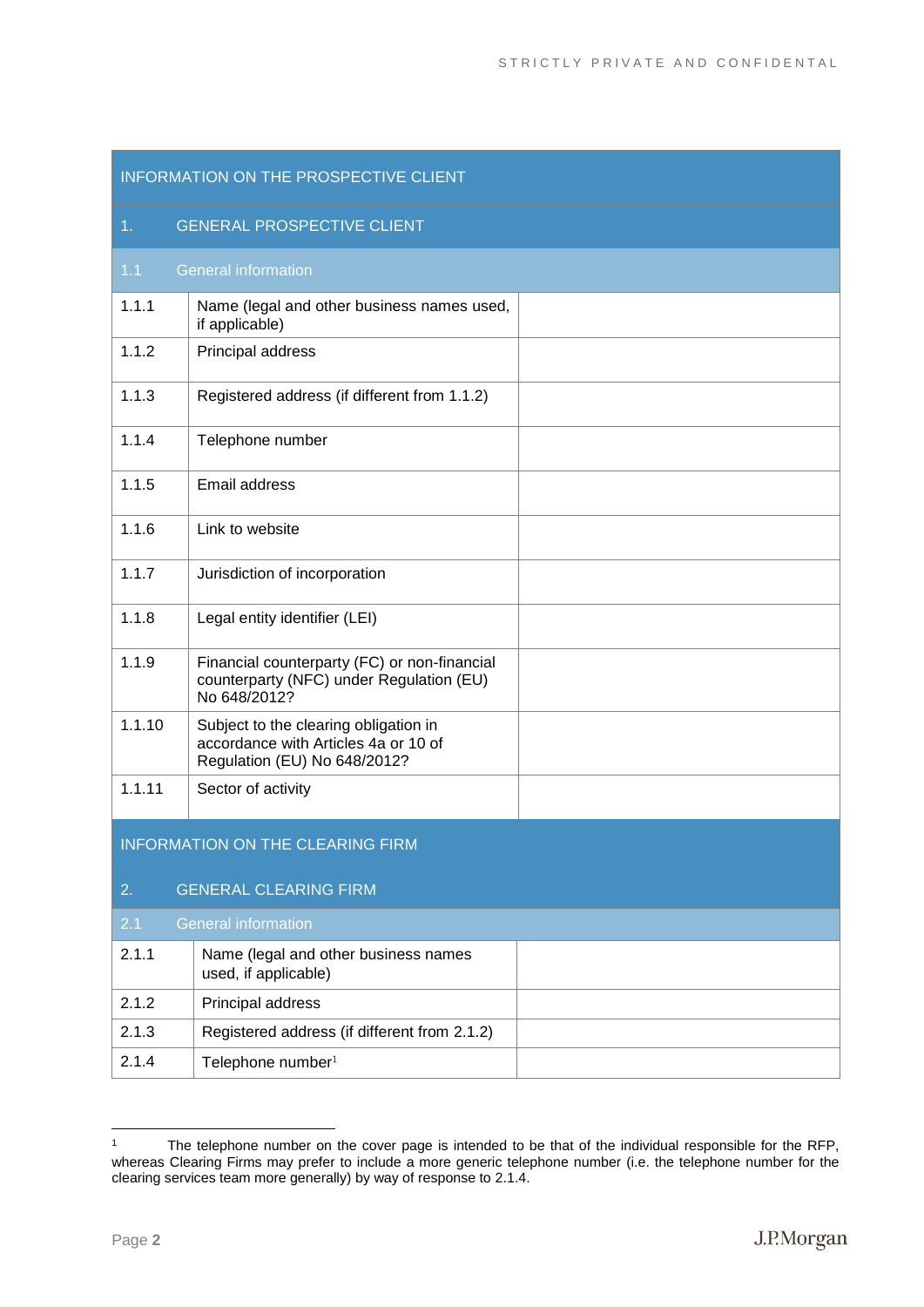| 2.1.5 | Email address <sup>2</sup>                                                                                                                                                                                                          |  |
|-------|-------------------------------------------------------------------------------------------------------------------------------------------------------------------------------------------------------------------------------------|--|
| 2.1.6 | Link to website <sup>3</sup>                                                                                                                                                                                                        |  |
| 2.1.7 | Jurisdiction of incorporation                                                                                                                                                                                                       |  |
| 2.1.8 | Jurisdiction of incorporation of your parent<br>entity (if relevant)                                                                                                                                                                |  |
| 2.1.9 | Legal form of the Clearing Firm <sup>4</sup>                                                                                                                                                                                        |  |
| 2.2   | Entity and group profile <sup>5</sup>                                                                                                                                                                                               |  |
| 2.2.1 | Please provide your current group structure<br>chart or a high level description of the<br>corporate structure (including legal<br>relationships) for relevant group companies                                                      |  |
| 2.2.2 | Please provide your current credit rating(s)<br>from S&P, Fitch and Moody's, if applicable                                                                                                                                          |  |
| 2.2.3 | Please provide copies of your latest audited<br>financial statements or annual report                                                                                                                                               |  |
|       |                                                                                                                                                                                                                                     |  |
| 2.3   | Regulatory information <sup>6</sup>                                                                                                                                                                                                 |  |
| 2.3.1 | Please provide details of relevant regulatory<br>regime(s) under which you operate which<br>are relevant to your provision of OTC<br>clearing services and your classification<br>under these regime(s), as applicable <sup>7</sup> |  |
| 2.3.2 | Please provide details of any current<br>regulatory licence(s) that you hold <sup>8</sup>                                                                                                                                           |  |
| 2.3.3 | Please provide the name(s) of the<br>regulator(s) relevant to 2.3.1 and 2.3.2<br>above <sup>9</sup>                                                                                                                                 |  |
| 2.4   | <b>Client communications</b>                                                                                                                                                                                                        |  |

<sup>&</sup>lt;sup>2</sup> The email address on the cover page is intended to be that of the individual responsible for the RFP, whereas Clearing Firms may prefer to include an email list (i.e. for a department) by way of response to 2.1.5.

<sup>&</sup>lt;sup>3</sup> This is intended to be a link to the standard corporate website / relevant clearing page (as opposed to a link to the EMIR/MiFIR disclosure website).

<sup>&</sup>lt;sup>4</sup> This question is intended to capture the general legal form of the Clearing Firm.

<sup>5</sup> It is open to Clearing Firms to respond to any of the questions in section 2.2 by way of a link to a website.

<sup>6</sup> It is open to Clearing Firms to respond to any of the questions in section 2.3 by way of a link to a website.

 $7$  This question is intended to capture a selection of the relevant legislation / regulations (i.e. EMIR, MiFID II.) that the Clearing Firm is subject to.

<sup>&</sup>lt;sup>8</sup> This question is intended to cover the licences held by the Clearing Firm, to enable the client to verify that the Clearing Firm holds the correct licences to be able to provide relevant OTC clearing services to the client.

<sup>&</sup>lt;sup>9</sup> Different information is required in response to 2.3.3 and 2.3.1/2.3.2. For example, whilst the relevant regime under 2.3.1 could be EMIR, the regulator under 2.3.3 could differ depending on the jurisdiction(s) in which the Clearing Firm operates (i.e. the FCA, BaFin, AMF).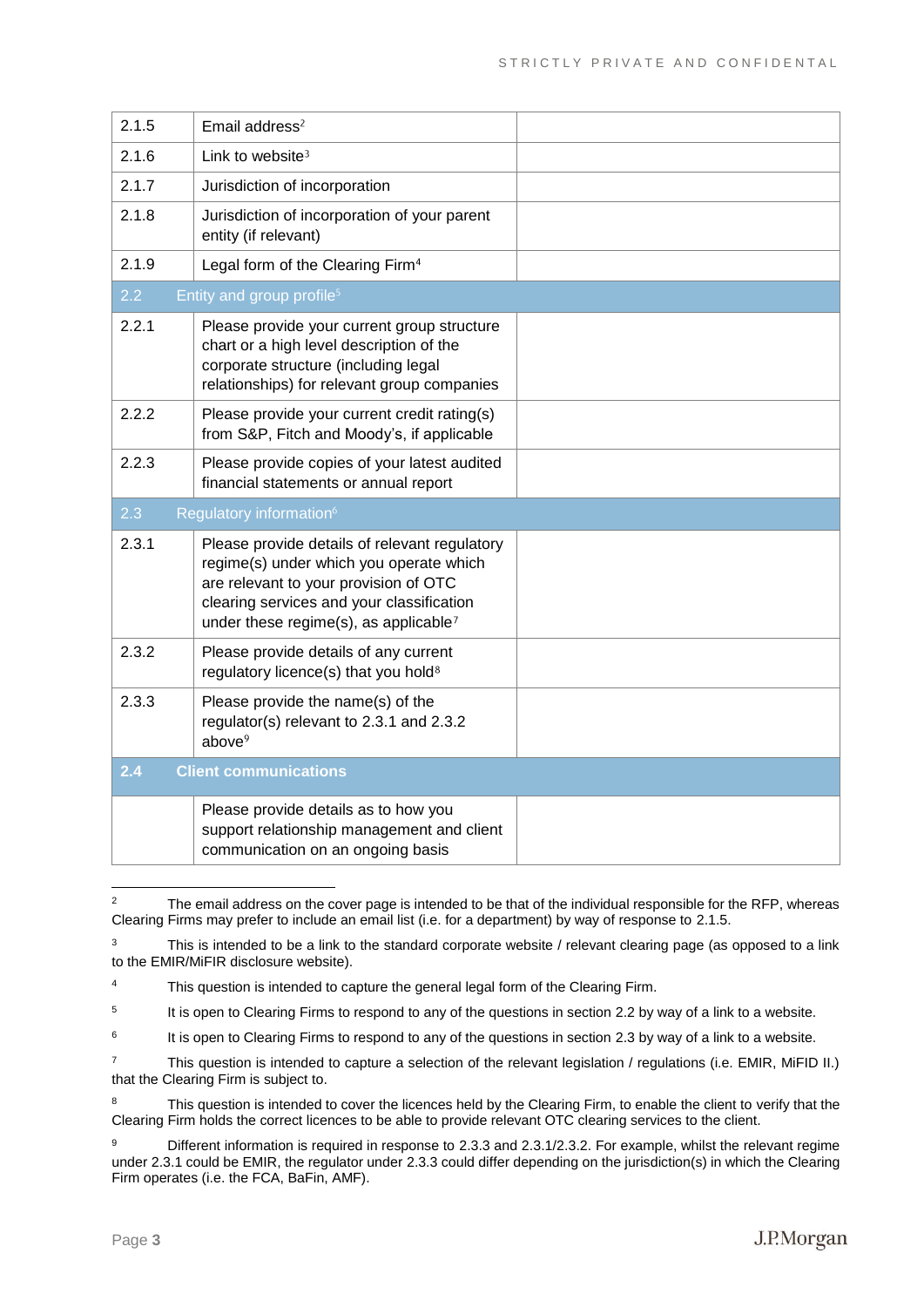<span id="page-5-2"></span><span id="page-5-1"></span><span id="page-5-0"></span>

| 3.    | <b>SCOPE OF OTC CLEARING SERVICES</b>                                                                                                                                                                                                             |  |
|-------|---------------------------------------------------------------------------------------------------------------------------------------------------------------------------------------------------------------------------------------------------|--|
| 3.1   | <b>General</b>                                                                                                                                                                                                                                    |  |
| 3.1.1 | Please explain how your OTC clearing<br>business is structured                                                                                                                                                                                    |  |
| 3.1.2 | Please describe the structure of your OTC<br>clearing team and client service model <sup>10</sup>                                                                                                                                                 |  |
| 4.    | ACCESS TO CCPs AND OTC CLEARING SERVICES                                                                                                                                                                                                          |  |
| 4.1.1 | Please provide: (i) a list of CCPs which you<br>have access to as a direct clearing member<br>for OTC clearing purposes; and (ii) for each<br>CCP listed in (i), a list of OTC clearing<br>services that you subscribe to and offer to<br>clients |  |
| 4.1.2 | For each CCP and OTC clearing service<br>listed in 4.1.1 above, please provide a list of<br>account structures supported and key<br>features of those account structures                                                                          |  |
| 5.    | <b>ONBOARDING</b>                                                                                                                                                                                                                                 |  |
| 5.1.1 | Please provide an outline of the onboarding<br>process (including key milestones and an<br>indicative timeline of the key elements of the<br>process)                                                                                             |  |
| 5.1.2 | Please list any assumptions or<br>dependencies on prospective clients in<br>relation to 5.1.1 above which could affect<br>the indicative timeline provided <sup>11</sup>                                                                          |  |
| 5.1.3 | Please confirm what requirements and<br>information you expect from clients as part<br>of the onboarding process <sup>12</sup>                                                                                                                    |  |
| 5.1.4 | Please provide an explanation of how the<br>outline detailed in 5.1.1 above may differ by:<br>(i) CCP; (ii) OTC clearing service; (iii)<br>product type; or (iv) account structure                                                                |  |

<sup>10</sup> Clearing Firms may wish to respond to this question by providing any of the following information: whether they provide a single point of contact for clients, the location of their client services, key staff, coverage times, staff language capabilities and/or escalation contacts in case of dispute or delay to normal operations.

<sup>11</sup> This question is intended to capture the assumptions inherent in the timeline at 5.1 .1 (i.e. whether the timing will be affected if client is located in certain jurisdictions, if the client requires a bespoke structure, depending on which products are being cleared etc).

<sup>&</sup>lt;sup>12</sup> Clearing Firms may wish to include information on technology or IT related requirements, minimum trading requirements and/or KYC and due diligence requirements by way of response to this question.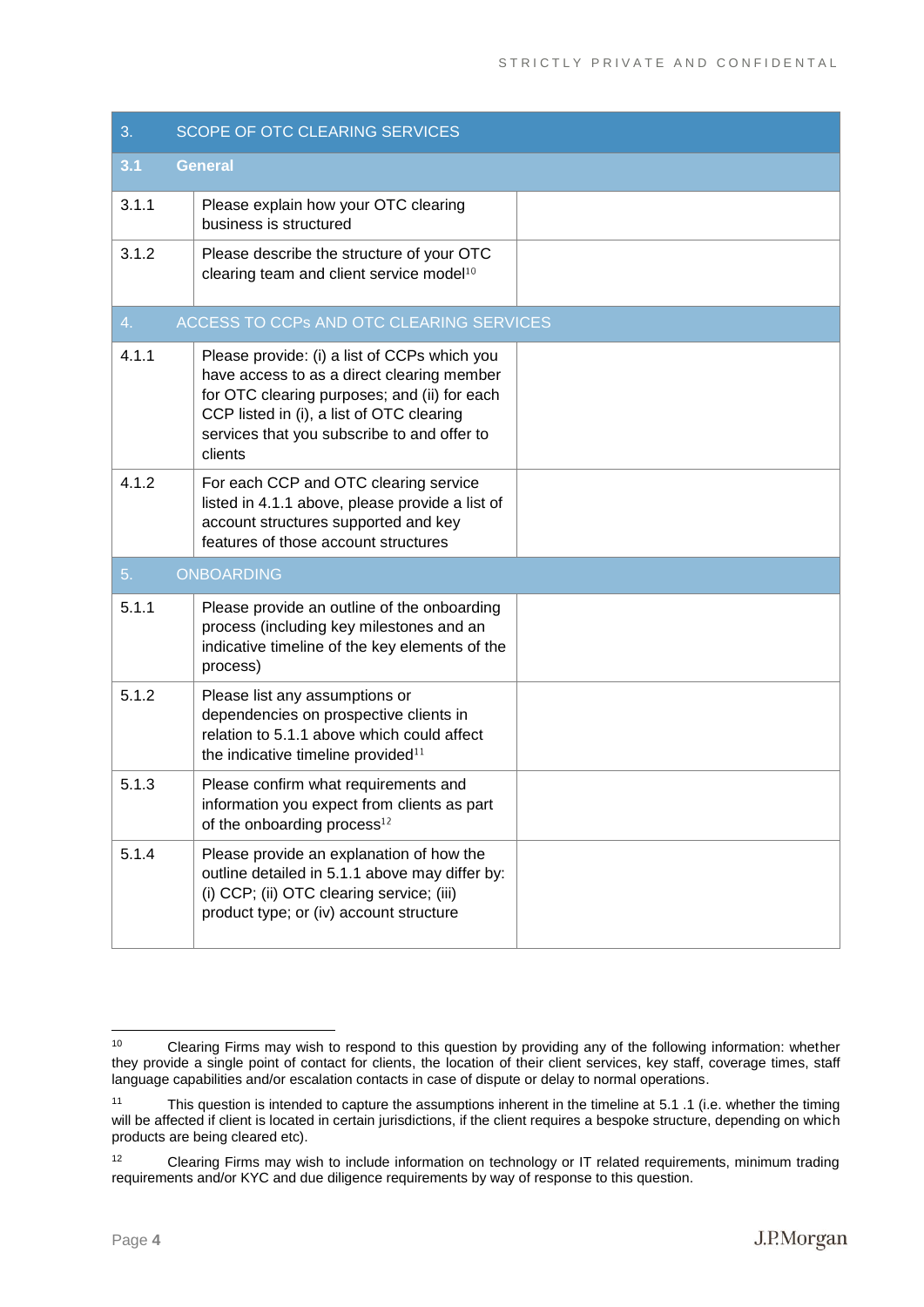<span id="page-6-0"></span>

| 6.    | <b>CONTRACTUAL DOCUMENTATION</b>                                                                                                                                                               |  |
|-------|------------------------------------------------------------------------------------------------------------------------------------------------------------------------------------------------|--|
| 6.1   | <b>Overview</b>                                                                                                                                                                                |  |
| 6.1.1 | In respect of your OTC clearing offering,<br>please list the key contractual agreements<br>(including annexes, modules etc.) required<br>to enable OTC clearing                                |  |
| 6.1.2 | Please confirm to what extent the<br>documents listed in 6.1.1 above are based<br>on industry standard templates (i.e. those<br>published by FIA and ISDA) as opposed to<br>in-house templates |  |
| 6.2   | Key contractual terms <sup>13</sup>                                                                                                                                                            |  |
| 6.2.1 | Key contractual terms in the agreements<br>listed in 6.1.1 above will include: <sup>14</sup>                                                                                                   |  |
|       | events of default (including failure to pay<br>and bankruptcy) in respect of the client;                                                                                                       |  |
|       | a termination provision in respect of<br>Clearing Firm default; <sup>15</sup>                                                                                                                  |  |
|       | a termination provision in respect of CCP<br>default;                                                                                                                                          |  |
|       | voluntary termination provisions;                                                                                                                                                              |  |
|       | other events allowing parties to terminate<br>the OTC clearing arrangements;                                                                                                                   |  |
|       | provisions entitling the client to request the<br>Clearing Firm to transfer transactions to<br>another clearing firm; <sup>16</sup>                                                            |  |
|       | consent required amendments;                                                                                                                                                                   |  |
|       | unilateral amendments by the Clearing Firm;                                                                                                                                                    |  |
|       | a limitation of liability provision;                                                                                                                                                           |  |
|       | an indemnity provision; and                                                                                                                                                                    |  |
|       | disclosure of confidential information                                                                                                                                                         |  |
| 6.2.2 | For each document listed in 6.1.1 above,<br>please specify the relevant governing law                                                                                                          |  |

<sup>&</sup>lt;sup>13</sup> Any key contractual term captured by 6.2 will be the minimum contractual provision required by the Clearing Firm. For the avoidance of doubt, further terms may be required as any negotiation progresses between the client and Clearing Firm.

<sup>14</sup> To the extent it would be helpful for Clearing Firms to include more information by way of response to 6.2.1 than "yes/no", this information can be provided in the "free text" category.

<sup>15</sup> This question is intended to capture a Clearing Firm default at a CCP.

<sup>16</sup> This question is intended to capture pre-default porting. Information on post default porting is covered in 6.3.1 below.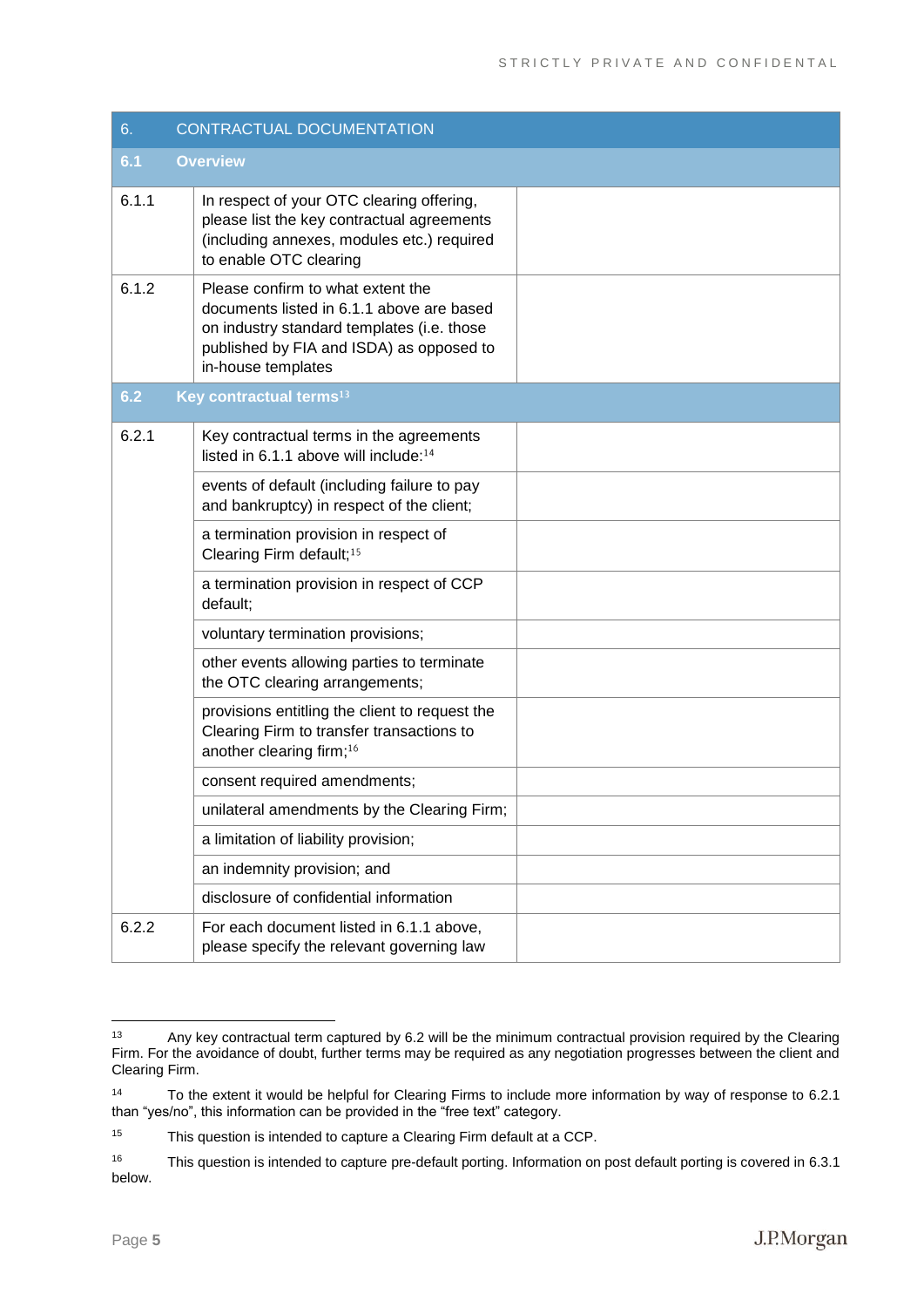<span id="page-7-0"></span>

| 6.2.3 | For each document listed in 6.1.1 above,<br>please specify the relevant jurisdiction<br>clause                                                                                                                 |  |
|-------|----------------------------------------------------------------------------------------------------------------------------------------------------------------------------------------------------------------|--|
| 6.3   | <b>Default management</b>                                                                                                                                                                                      |  |
| 6.3.1 | Please provide details on the portability of<br>positions and margin in the event of a<br>Clearing Firm default <sup>17</sup>                                                                                  |  |
| 6.3.2 | Please provide details on the liquidation of<br>positions and margin in the event of: (i) a<br>CCP default; and (ii) a Clearing Firm<br>default <sup>18</sup>                                                  |  |
| 7.    | <b>MARGIN</b>                                                                                                                                                                                                  |  |
| 7.1   | <b>General</b>                                                                                                                                                                                                 |  |
| 7.1.1 | Please confirm the standard legal basis on<br>which the client posts margin to the Clearing<br>Firm (i.e. title transfer or security interest)                                                                 |  |
| 7.1.2 | Please confirm the current legal basis on<br>which the Clearing Firm posts margin to the<br>CCP in respect of each OTC clearing<br>service listed in 4.1.1 above (i.e. title<br>transfer or security interest) |  |
| 7.1.3 | Please confirm whether you pass through<br>the CCP's call for variation margin and initial<br>margin in respect of each OTC clearing<br>service listed in 4.1.1 above                                          |  |
| 7.2   | <b>Margin calls</b>                                                                                                                                                                                            |  |
| 7.2.1 | Please describe the process for calling<br>margin (including the timings involved) and<br>please confirm whether this is the same for<br>each OTC clearing service listed in 4.1.1<br>above                    |  |
| 7.2.2 | Please confirm whether you will make one<br>call or separate calls between variation<br>margin and initial margin and whether this is<br>the same for each OTC clearing service<br>listed in 4.1.1 above       |  |

<sup>&</sup>lt;sup>17</sup> To the extent Clearing Firms consider that this question can be answered exhaustively by reference to the CCP rulebooks (i.e. that their approach does not differentiate in any way to that taken in the relevant CCP rulebook), this question may be answered by way of link to the relevant CCP rulebook webpage. Clearing Firms may also answer this question by way of a link to their existing EMIR disclosures.

<sup>18</sup> Clearing Firms may also answer this question by way of a link to their existing EMIR disclosures.